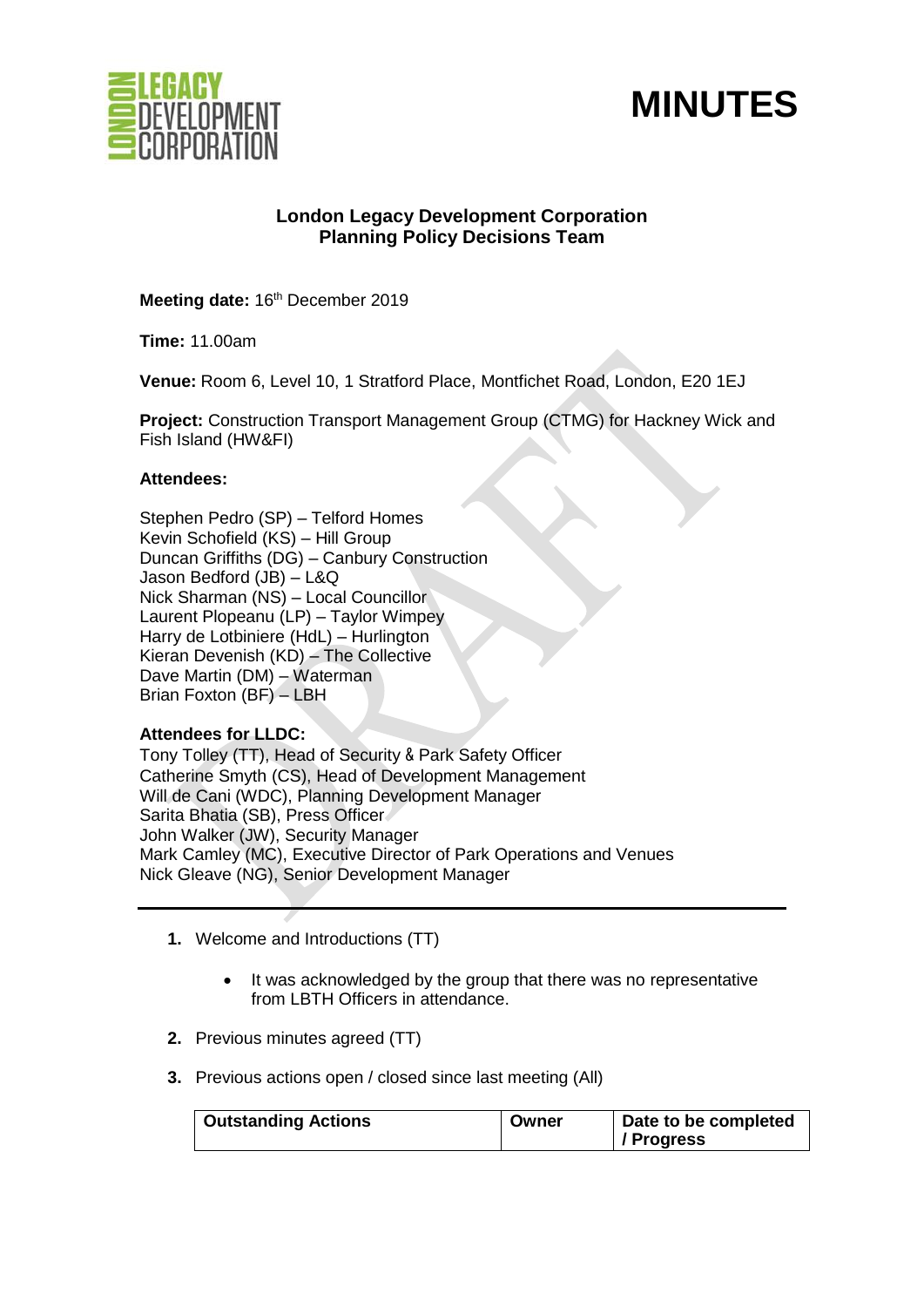| The group still needs to receive site<br>programmes / revised programmes<br>from developers.                                                                      | <b>Developers</b>         | Open |
|-------------------------------------------------------------------------------------------------------------------------------------------------------------------|---------------------------|------|
| LLDC, LBH and LBTH jointly co -<br>ordinating, funding and<br>implementing a monitoring officer.<br>Scope of the monitoring officer to be<br>agreed by the group. | LLDC &<br><b>Boroughs</b> | Open |
| Contact International College of<br>Musical Theatre (ICMT) at 68 Wallis<br>Road                                                                                   | <b>LLDC</b>               | Open |

**4.** Discussion on development sites (All)

#### *Telford Homes – Wallis Road*

- *SP confirmed the concrete frame works are ongoing on the larger blocks at different levels.*
- *SP confirmed service corridor excavation works commenced during the 2 nd week in November and these works are on hold as of 4 th December due to odour levels.*
- *SP confirmed the source of the odour was from ground level water that was exposed during excavation works.*
- *CS confirmed LLDC's environmental consultants (Arup) have been on-site and followed up with a proposed strategy that Telford's have responded to.*
- *SP confirmed Telford Homes' consultants are anticipating a response from LLDC's environmental consultants regarding appropriate action to mitigate the issue. SP outlined he will not be able to implement any changes from 20th December - 6 th January due to site closure over the Christmas period.*
- *MC and NS suggested a meeting during the w/c 16/12/19 between LLDC's and Telford's environmental consultants to agree a strategy. CS agreed to arrange and this took place on 18/12/19.*
- *NS highlighted the importance of management of odours that needs to be improved, particularly given the need to mitigate before 20th December so nuisance issue do not extend beyond Friday and over the Christmas period.*
- *SP confirmed Block A scaffolding is due to be erected after Christmas, on the Wallis Road side.*
- *WDC questioned whether scaffolding would extend beyond hoarding line and over sail Wallis Road. SP confirmed the scaffolding would not over sail the hoarding along Wallis Road and would remain within the site boundary.*
- *SP suggested International College of Musical Theatre (ICMT) at 68 Wallis Road need to be involved in the HW&FI CTMG meetings. CS*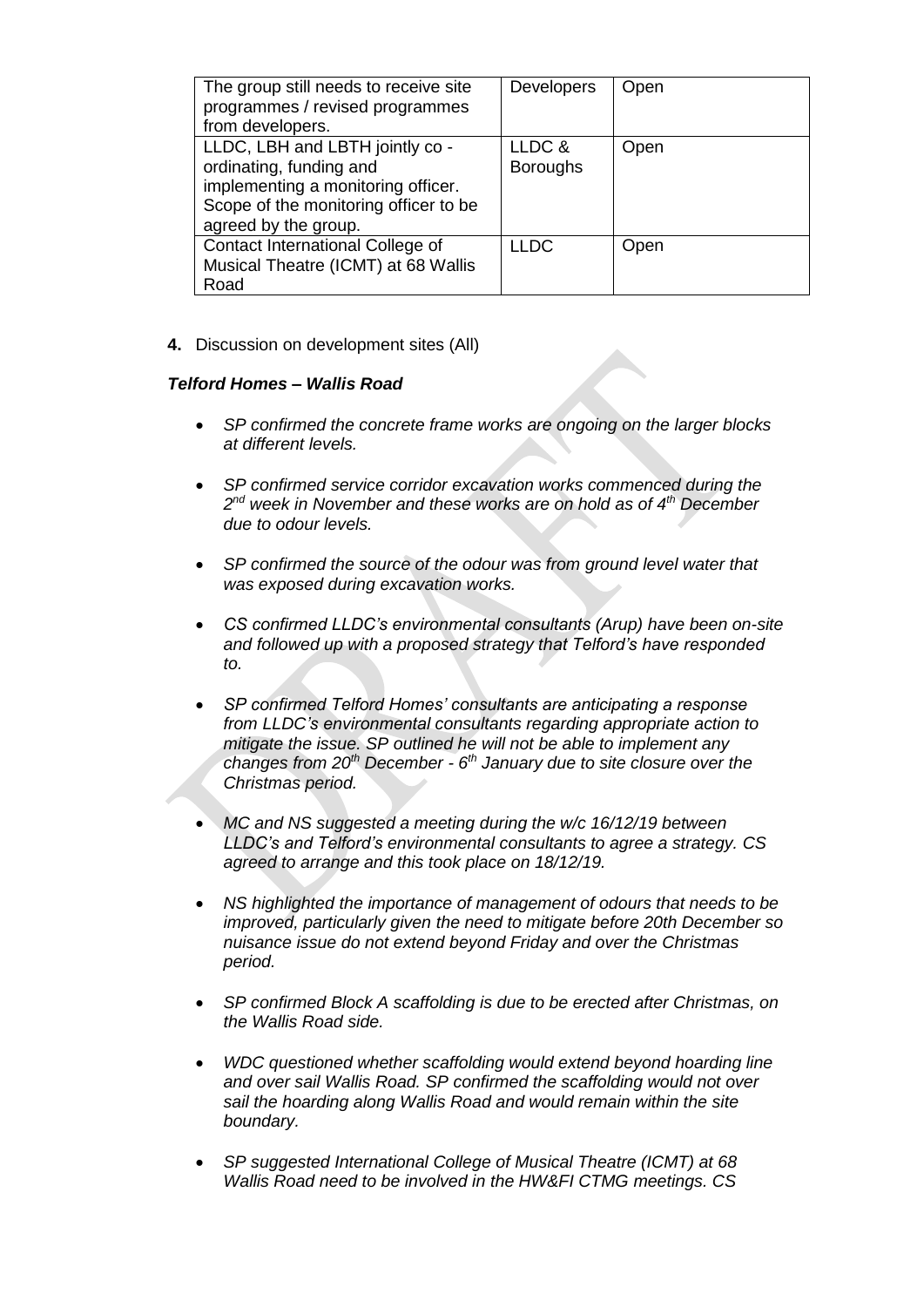*confirmed they've been invited before and have not responded. CS agreed to follow up and request they attend the future meetings.*

# *Canbury Construction – Wallis Road & Berkshire Road*

- *DG confirmed concrete pouring works are ongoing and currently working on the fourth-floor slab.*
- *DG confirmed Canbury are expecting to the complete the frame works by the end of January 2020.*
- *DG confirmed a number of deliveries are using Berkshire Road gates for access and complaint received last week was addressed at the time.*
- *DG confirmed complaint that was received last week was due to delivery driver not being aware of the delivery and access arrangements and the Site Manager was not available to deal with the delivery.*
- *DG confirmed brickwork is due to start in early 2020 and there is a live application with LLDC regarding these materials details.*
- *DG confirmed the scaffolding is due to be erected in early 2020.*
- *DG confirmed the hoarding line is back to where the approved area stipulates.*
- *NS highlighted the importance of communication from Canbury (and other contractors) with their delivery / supply companies regarding large vehicle movements and deliveries to ensure any large vehicles are programmed at appropriate times, particularly outside of school pick-up and drop-off hours.*
- *DG and SP agreed to set up liaison / line of communication for future deliveries and HGV movements between their two sites.*
- *TT Suggested holding / standing area at the derelict car park at the top of Wick Lane – BF agreed to explore this option.*

## *L&Q – Bream Street*

- *JB confirmed L&Q are still on track with construction programme and they are currently working on internals and brickwork across the site.*
- *JB confirmed the final date of Bream Street road closure is likely to be extended from February 2020 until June 2020.*
- *JB confirmed that all services and utilities are now installed so L&Q do no expect any more works in the highways (outside of Bream Street).*
- *JB confirmed L&Q are still operating their three-gate strategy and online delivery system.*
- *JB confirmed lollipop person is still in operation during the school run hours and then attends the Wick Lane roundabout in between.*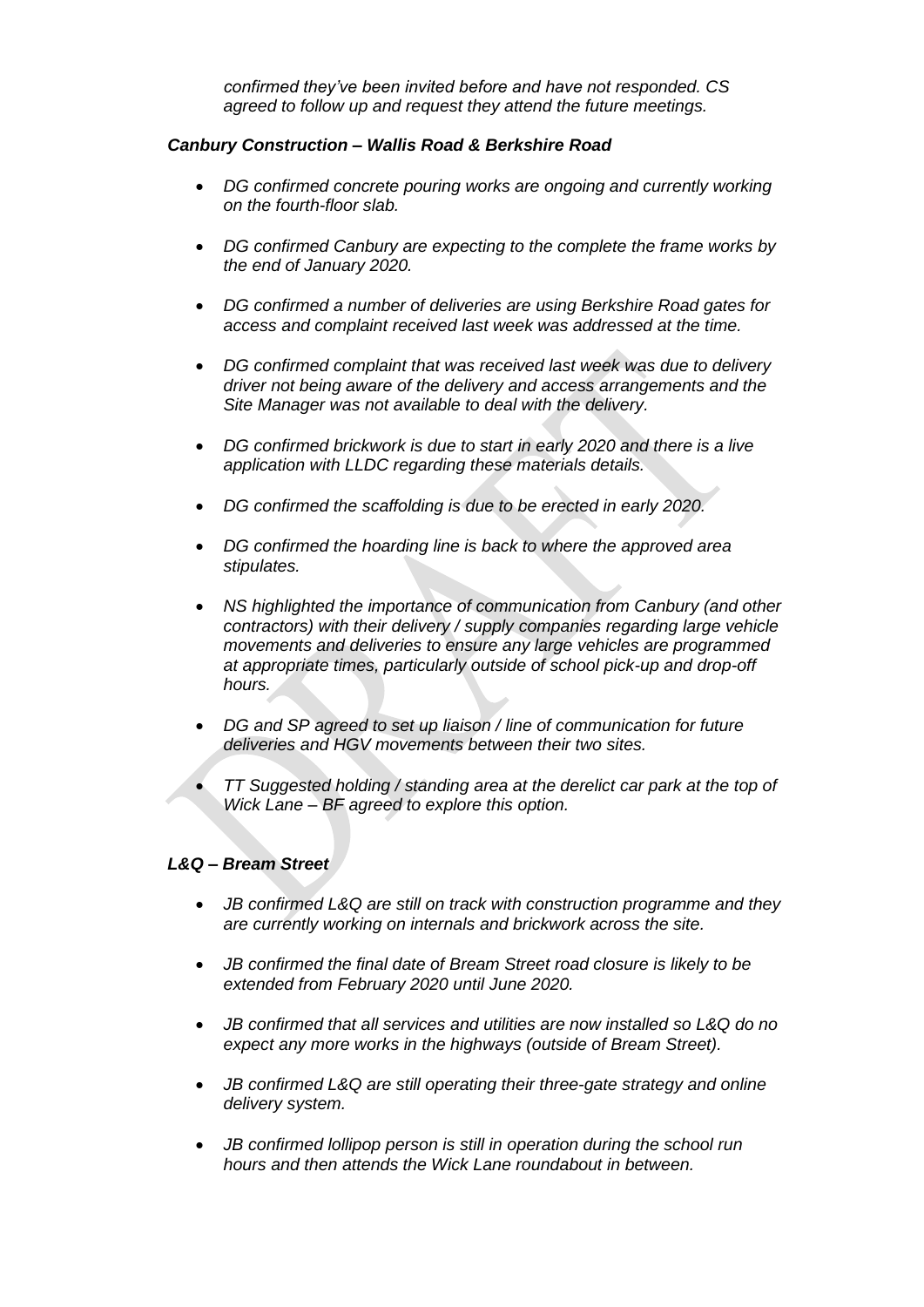- *JB confirmed Saturday 29th January 2020 and Saturday 7 th/8th March 2020 are dates expected for their tower crane closures.*
- *JB responded to complaint LLDC received regarding lorry holding bay and the short-term use by their staff.*

## *Hill Group – Wyke Road*

- *KS confirmed hoarding line along Wyke Road has been minimised where possible.*
- *KS confirmed the central road through their site (Rookwood Way) has now been opened and used and controlled by Peabody*
- *KS confirmed new hoarding arrangement is expected to be installed along the Wansbeck Road bridge. Hill Group are due to meet with LBTH officers to discuss in more detail.*
- *KS confirmed Tower Crane now in place to support the next phase of development.*
- *KS confirmed the Section 50 works along Monier Road are now complete and the road is partly re-open.*
- KS confirmed between 6<sup>th</sup>-10<sup>th</sup> January 2020, UKPN works will close half *of Smeed Road between Wyke Road and Monier Road.*
- *KS confirmed Hill Group have reduced deliveries to their main gate and during their concrete slab pour works, concrete deliveries will increase.*
- *KS confirmed Hill Group have now handed over thirteenth block and next 3 blocks will be handed over by the end of February 2020.*
- *KS confirmed the concrete frame around the street frontage block has commenced*
- *KS confirmed the waste, fly tipping and mess issues have gone – now addressed and now complaints received on this.*

#### *Balfour Beatty - Bridges*

- *No attendance from Balfour Beatty at this meeting however Bradley Clarke updated via email and confirmed the following:* 
	- o *Demolition works of H14 bridge were completed on 06/12/19.*
	- o *Balfour Beatty are expected to install buried protection detail within Roach Road footway during w.c 16.12. The footway will be reinstated by 20.12. Balfour Beatty are currently engaged with utilities companies to agree a permanent protection solution if required.*
	- o *Balfour Beatty are currently expecting the bridge lift in Summer 2020 with the intention of opening shortly after.*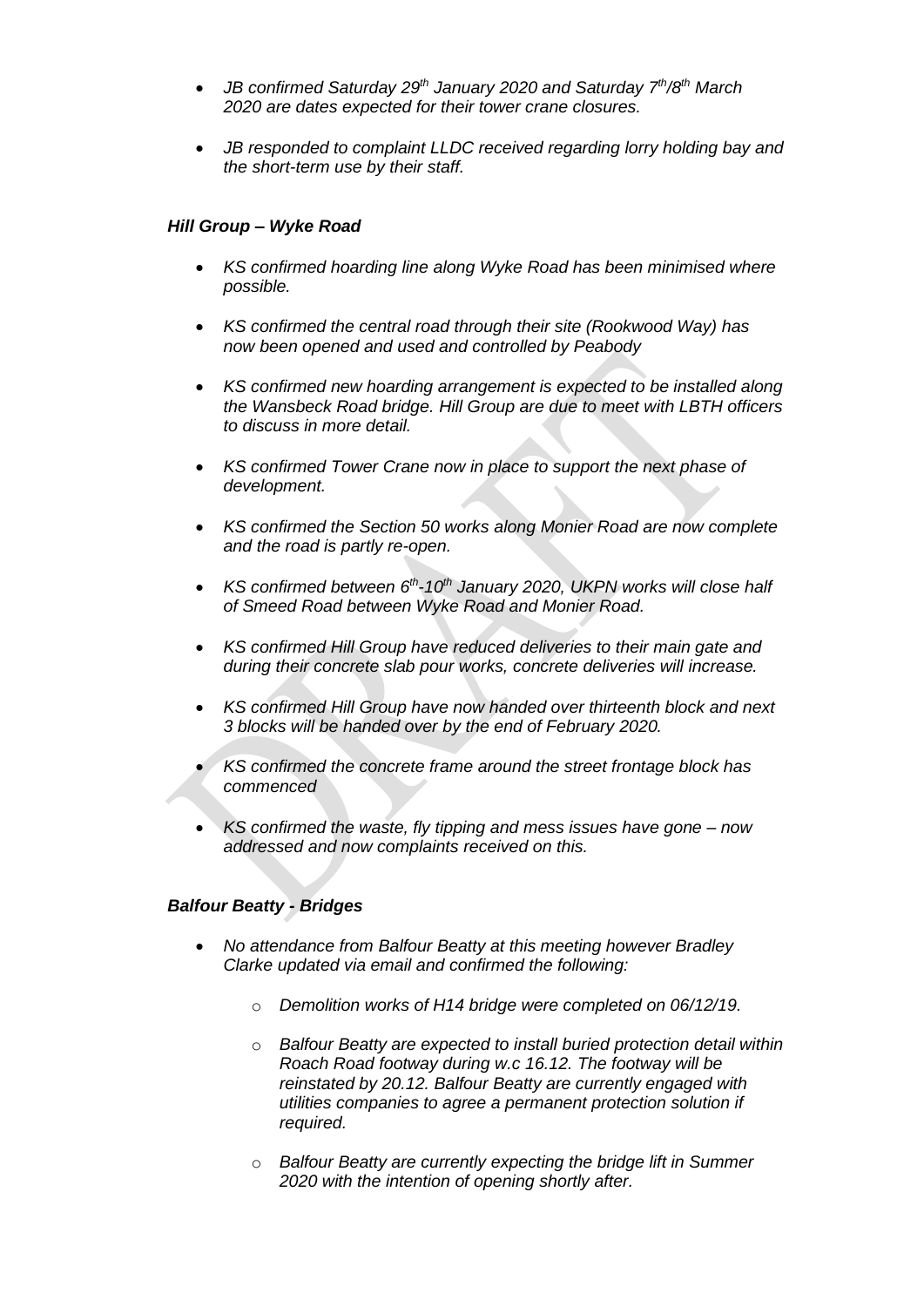- o *Balfour Beatty are engaging with SB and LLDC to agree a communication plan going forward.*
- o *Balfour Beatty (BB) confirmed the intention is to keep Roach Road footway open for as long as reasonably possible before tie-in works need to be completed. This will be communicated out in line with comms plan agreed between BB & LLDC.*
- *TT requested footpath closure details from Roach Road to Monier Road are addressed following an impromptu walk-around.*
- *NS highlighted importance of close co-ordination between Balfour Beatty and Taylor Wimpey going forward given its location and vehicle / pedestrian movements along Roach Road.*

## *Taylor Wimpey*

#### *Monier Road*

- *LP confirmed hoarding is now in place around the perimeter of the site.*
- *LP confirmed demolition works are expected to commence and concreate crusher to break up slab has now been delivered on site.*
- *LP confirmed Intrusive works are expected to be completed by 17th January 2020.*
- *LP confirmed the piling works are expected to commence on 20th January 2020.*
- *LP highlighted lack of cooperation from LBTH Officers as Taylor Wimpey try to implement their planning permission and gain access to their site.*
- *NG highlighted lack of communication from Taylor Wimpey to adjacent residential blocks regarding nuisance and vibration.*
- *TT highlighted nuisance, mess and mud around the site that needs to be addressed along Monier Road.*

## *Wick Lane*

• *LP confirmed works are progressing well on-site and they are now completing the internal stages on all blocks.*

# **5.** AOB

- TT highlighted importance of management of Berkshire and Wallis Road strategy and flow of traffic in and around development sites
- TT suggested one-way system could potentially be introduced around Berkshire Road to mitigate the issues in the future.
- TT to circulate details of one-way road solution to the group once they have been explored.